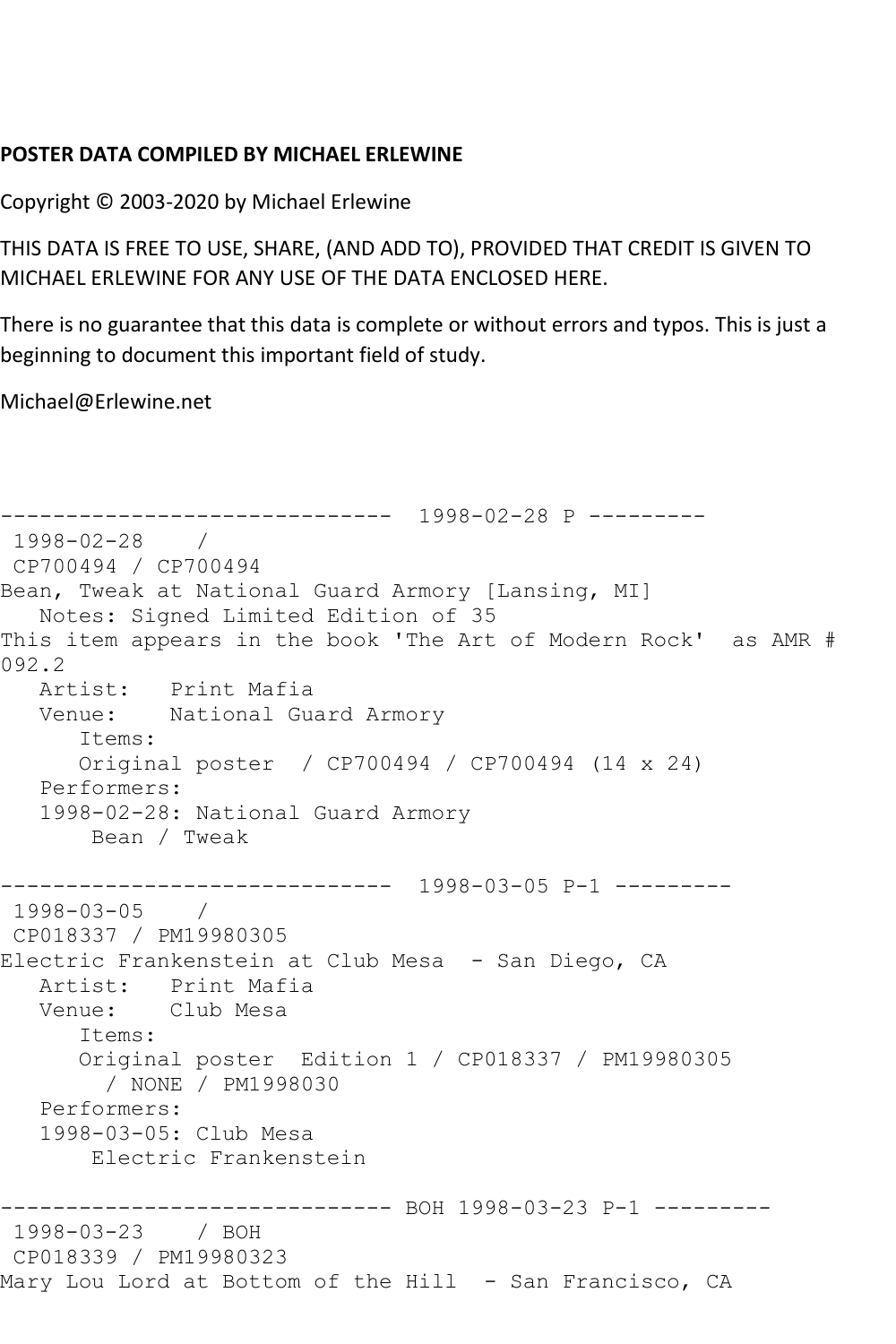Artist: Print Mafia<br>Venue: Bottom of tl Bottom of the Hill Items: Original poster BOH Edition 1 / CP018339 / PM19980323 BOH / NONE / PM1998032 Performers: 1998-03-23: Bottom of the Hill Mary Lou Lord ------------------------------ PERH 1998-05-12 P-1 --------- 1998-05-12 / PERH CP018355 / PM19990512 Cracker at Performance Hall Artist: Print Mafia Venue: Performance Hall Items: Original poster PERH Edition 1 / CP018355 / PM19990512 PERH / NONE / PM1999051 Performers: 1998-05-12: Performance Hall Cracker ------------------------------ BOH 1998-06-26 P-1 --------- 1998-06-26 / BOH CP018341 / PM19980626 Pansy Division at Bottom of the Hill - San Francisco, CA Artist: Print Mafia Venue: Bottom of the Hill Items: Original poster BOH Edition 1 / CP018341 / PM19980626 Performers: 1998-06-26: Bottom of the Hill Pansy Division ---------- BOH 1998-06-26 P-1 ---------1998-06-26 / BOH CP018342 / PM19980626A Red Krayola at Bottom of the Hill - San Francisco, CA Artist: Print Mafia<br>Venue: Bottom of th Bottom of the Hill Items: Original poster BOH Edition 1 / CP018342 / PM19980626A BOH / NONE / PM1998062 Performers: 1998-06-26: Bottom of the Hill Red Krayola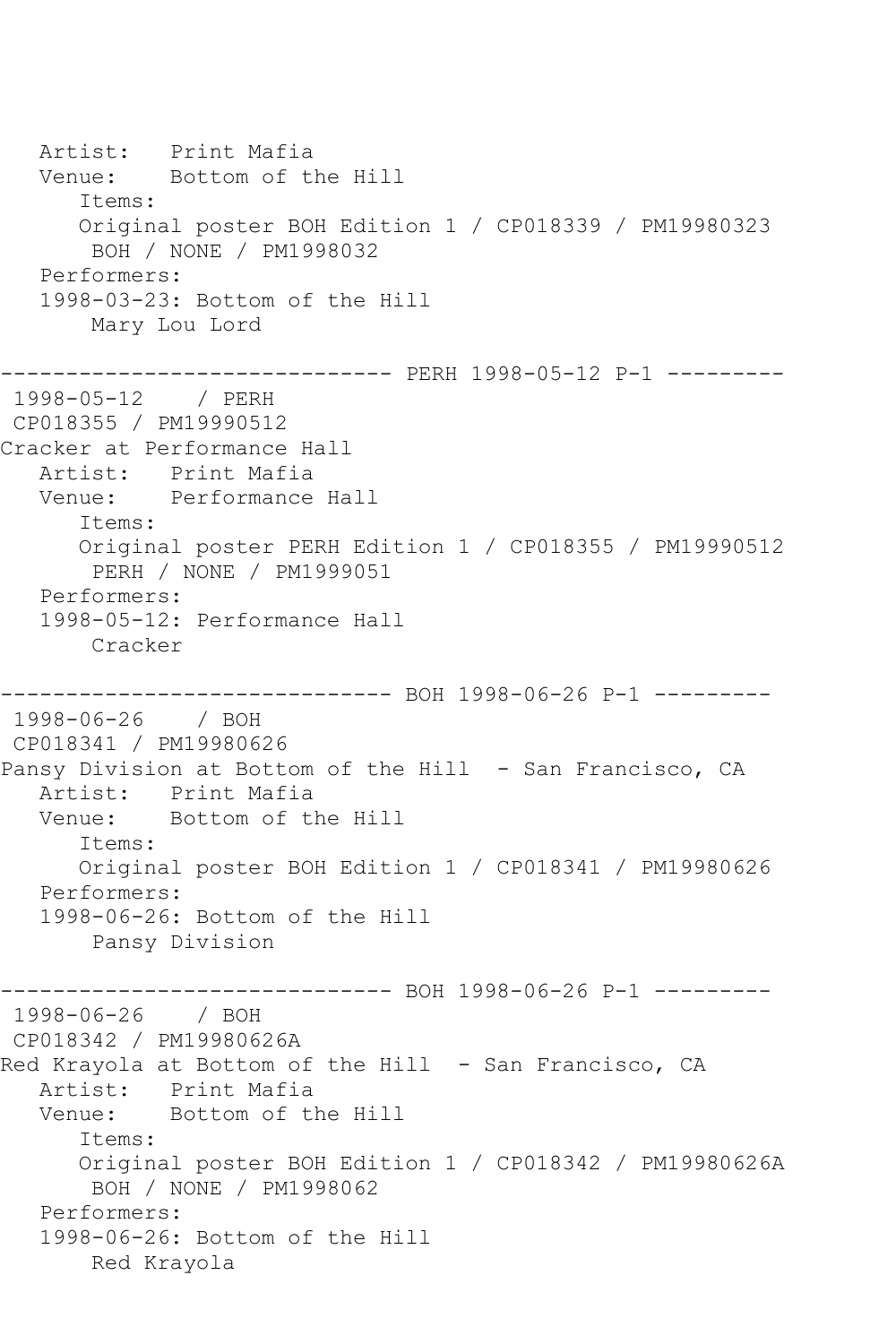------------------------------ BOH 1998-07-10 P-1 --------- 1998-07-10 / BOH CP018344 / PM19980710 Donnas at Bottom of the Hill - San Francisco, CA Artist: Print Mafia Venue: Bottom of the Hill Items: Original poster BOH Edition 1 / CP018344 / PM19980710 BOH / NONE / PM1998071 Performers: 1998-07-10: Bottom of the Hill Donnas ------------------------------ BOH 1998-08-13 P-1 --------- 1998-08-13 / BOH CP018346 / PM19980813 Demonics at Bottom of the Hill - San Francisco, CA Artist: Print Mafia Venue: Bottom of the Hill Items: Original poster BOH Edition 1 / CP018346 / PM19980813 BOH / NONE / PM1998081 Performers: 1998-08-13: Bottom of the Hill Demonics ------------------------------ SUDM 1998-09-30 P-1 --------- 1998-09-30 / SUDM CP018348 / PM19980930 Juliana Hatfield at Sudsy Malone's - Cincinatti, OH Artist: Print Mafia Venue: Sudsy Malone's Items: Original poster SUDM Edition 1 / CP018348 / PM19980930 SUDM / NONE / PM1998093 Performers: 1998-09-30: Sudsy Malone's Juliana Hatfield ------------------------------ 1998-12-31 P-1 --------- 1998-12-31 / CP018350 / PM19981231 Lucinda Williams at Exit/In - Nashville, TN Artist: Print Mafia Venue: Exit In Items: Original poster Edition 1 / CP018350 / PM19981231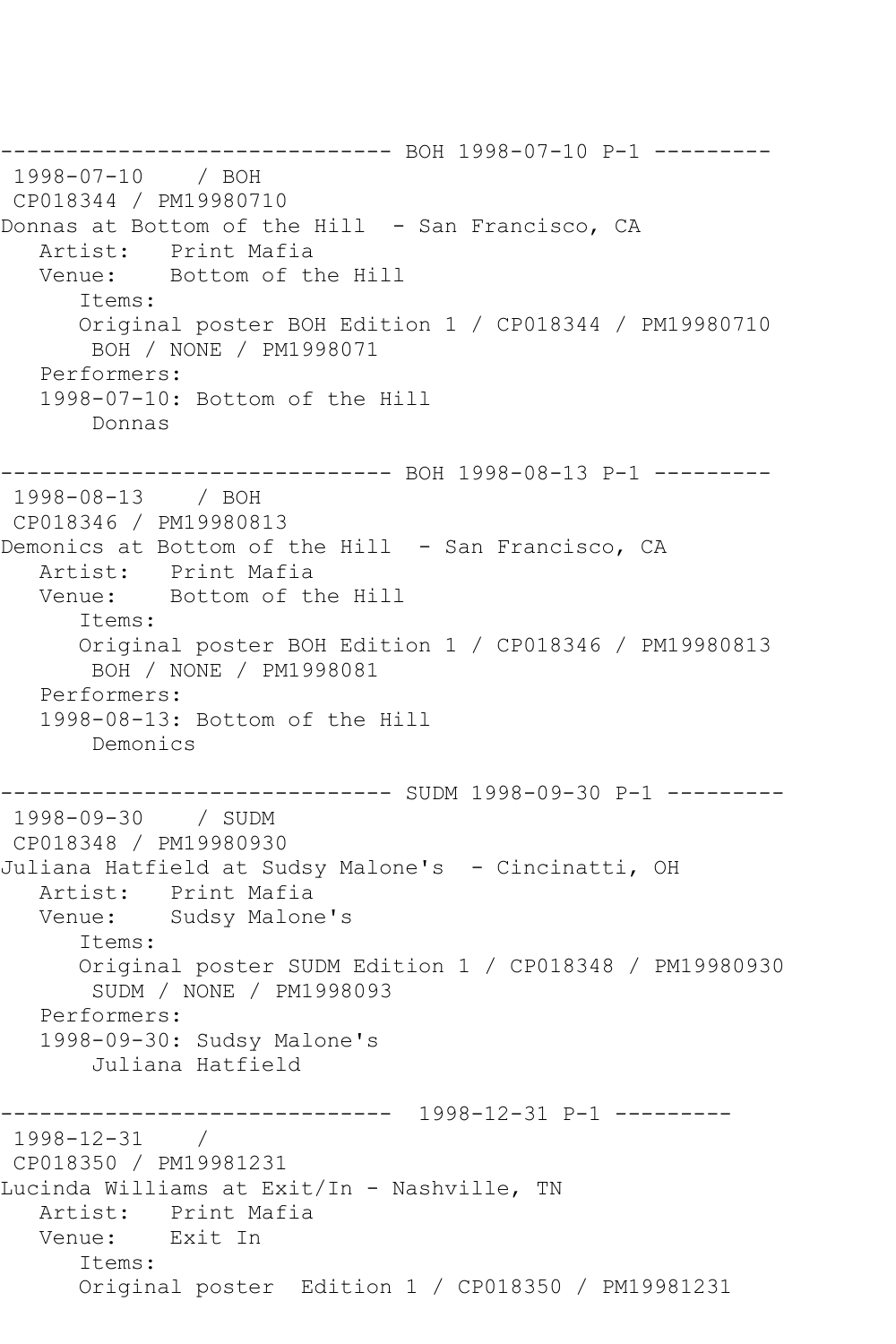/ NONE / PM1998123 Performers: 1998-12-31: Exit In Lucinda Williams ------------------------------ 1999-01-28 P-1 --------- 1999-01-28 / CP018353 / PM19990128 Son Volt at Exit/In - Nashville, TN Artist: Print Mafia Venue: Exit In Items: Original poster Edition 1 / CP018353 / PM19990128 / NONE / PM1999012 Performers: 1999-01-28: Exit In Son Volt ------------------------------ BOH 1999-05-21 P-1 --------- 1999-05-21 / BOH CP018357 / PM19990521 Buckcherry at Bottom of the Hill - San Francisco, CA Artist: Print Mafia Venue: Bottom of the Hill Items: Original poster BOH Edition 1 / CP018357 / PM19990521 BOH / NONE / PM1999052 Performers: 1999-05-21: Bottom of the Hill Buckcherry ------------------------------ 1999-06-10 P-1 --------- 1999-06-10 / CP018359 / PM19990610 The Donnas Record Release Party Artist: Print Mafia Items: Original poster Edition 1 / CP018359 / PM19990610 / NONE / PM1999061 Performers: 1999-06-10: Donnas ------------------------------ 1999-07-31 P --------- 1999-07-31 / CP030551 / NM10500 Melvins, Melt Banana at TLA Artist: Print Mafia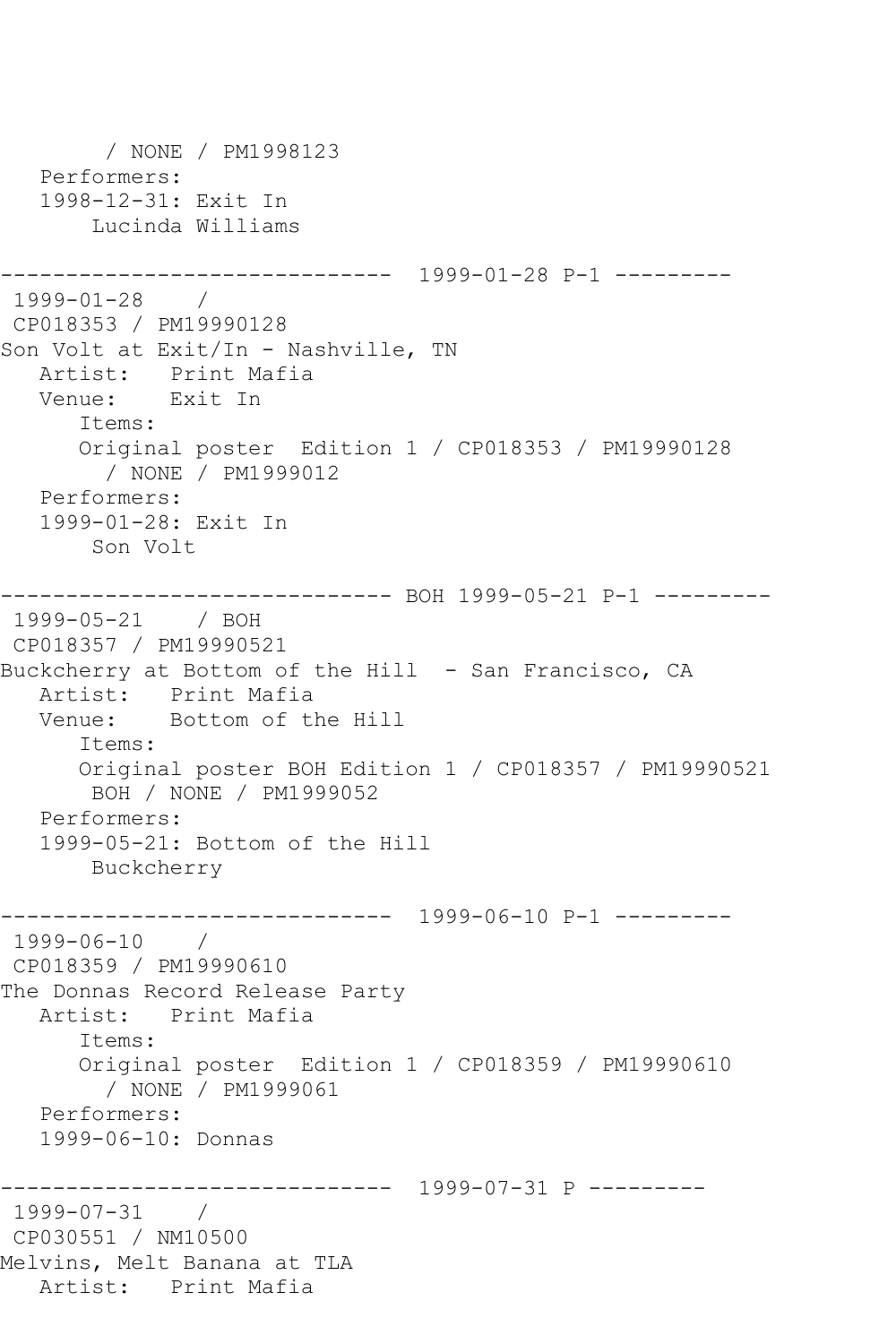Venue: Theater of Living Arts, Phila. Items: Original poster / CP030551 / NM10500 (12 x 24) Performers: 1999-07-31: Theater of Living Arts, Phila. Melvins / Melt Banana ------------------------------ EF 1999-08-18 P-1 --------- 1999-08-18 / EF CP018361 / PM19990818 Cheap Trick, Guided By Voices at Electric Factory - Philadelphia, PA Artist: Print Mafia Venue: Electric Factory Items: Original poster EF Edition 1 / CP018361 / PM19990818 EF / NONE / PM1999081 Performers: 1999-08-18: Electric Factory Cheap Trick / Guided By Voices ------------------------------ 1999-11-17 P --------- 1999-11-17 / CP700773 / CP700773 Lucinda Williams, Bottle Rockets at Electric Factory [Philadelphia, PA] Notes: Signed Limited Edition of 200 This item appears in the book 'The Art of Modern Rock' as AMR # 176.6 Artist: Print Mafia Venue: Electric Factory Items: Original poster / CP700773 / CP700773 (12 x 24) Performers: 1999-11-17: Electric Factory Lucinda Williams / Bottle Rockets ------------------------------ 1999-11-24 P --------- 1999-11-24 / CP700701 / CP700701 Joe Strummer and the Mescaleros, Pietasters at Theater of the Living Arts Notes: Limited Edition of 200 This item appears in the book 'The Art of Modern Rock' as AMR # 160.4 Artist: Print Mafia Venue: Theater of the Living Arts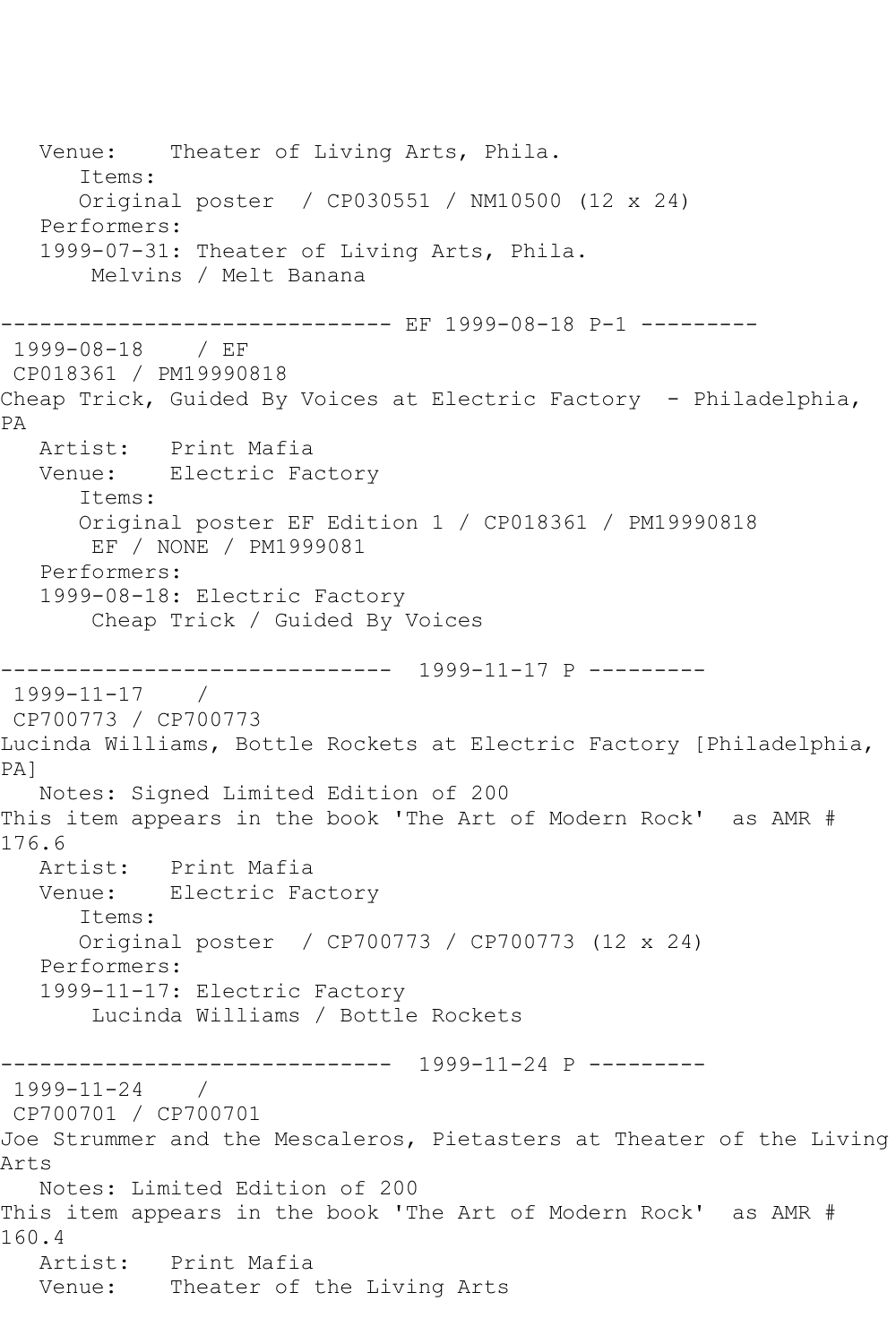Promoter: Electric Factory Concerts Items: Original poster / CP700701 / CP700701 (12 x 24) Performers: 1999-11-24: Theater of the Living Arts Joe Strummer and the Mescaleros / Pietasters ------------------------------ 1999-12-30 P --------- 1999-12-30 / CP700772 / CP700772 Reverend Horton Heat, Hank Williams III at Exit In [Nashville, TN] Notes: This item appears in the book 'The Art of Modern Rock' as AMR # 176.5 Artist: Print Mafia Venue: Exit In Items: Original poster / CP700772 / CP700772 (24 x 22-1/2) Performers: 1999-12-30: Exit In Reverend Horton Heat / Hank Williams III ------------------------------ 1999-12-31 P --------- 1999-12-31 / CP700820 / CP700820 John Lee Hooker, Coast to Coast Band at Maritime Hall [San Francisco, CA] Notes: Signed Limited Edition This item appears in the book 'The Art of Modern Rock' as AMR # 194.4<br>Artist: Print Mafia Venue: Maritime Hall Promoter: 2b1 Items: Original poster / CP700820 / CP700820 (11 x 22-1/2) Performers: 1999-12-31: Maritime Hall John Lee Hooker / Coast to Coast Band / KVHM / Zero / Robben Ford / Derek Trucks Band / Taos Hum ------------------------------ 2000-03-10 P --------- 2000-03-10 / CP700982 / CP700982 Donnas, Smugglers at Shim Sham Club Notes: This item appears in the book 'The Art of Modern Rock' as AMR # 281 Artist: Print Mafia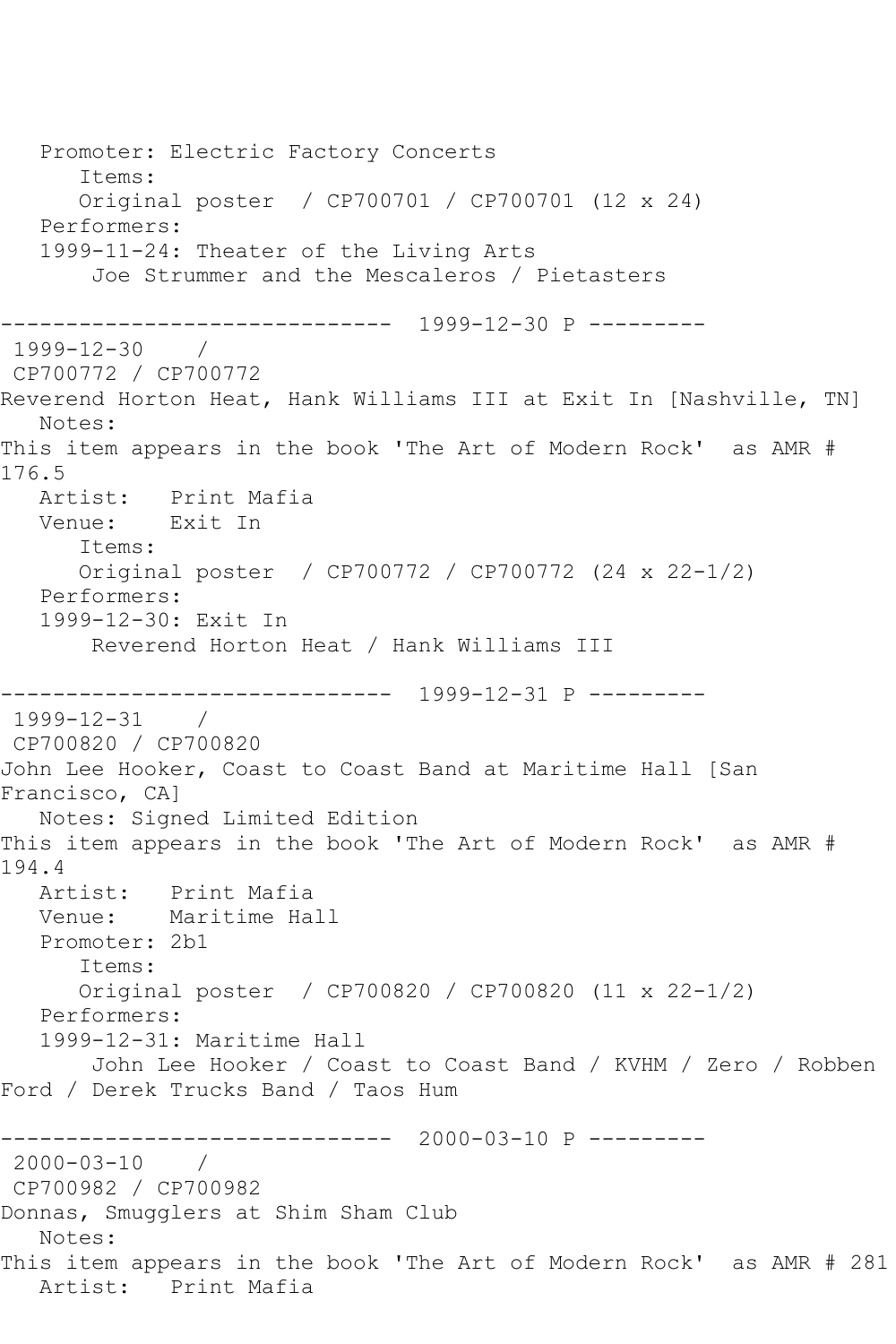Venue: Shim Sham Club Promoter: Devil Dolls Production Items: Original poster / CP700982 / CP700982 (14 x 22) Performers: 2000-03-10: Shim Sham Club Donnas / Smugglers / Plus Ones ------------------------------ 2000-06-16 P --------- 2000-06-16 / CP700498 / CP700498 Man or Astro Man at Exit In [Nashville, TN] Notes: Signed Limited Edition of 50 This item appears in the book 'The Art of Modern Rock' as AMR # 092.6 Artist: Print Mafia Venue: Exit In Items: Original poster / CP700498 / CP700498 (12 x 24) Performers: 2000-06-16: Exit In Man or Astro Man ------------------------------ 2000-08-29 P --------- 2000-08-29 / CP700777 / CP700777 John England, Janet Lynn at Exit In [Nashville, TN] Notes: This item appears in the book 'The Art of Modern Rock' as AMR # 177.4 Artist: Print Mafia Venue: Exit In Items: Original poster / CP700777 / CP700777 (10 x 22-1/2) Performers: 2000-08-29: Exit In John England / Janet Lynn / Walt Wilkins / Dave Foley / Lynn Marie / Kent Agee / Dave Berg / Jason Rigengerg ------------------------------ 2001-03-10 P --------- 2001-03-10 / CP700778 / CP700778 White Stripes, Von Bondis at Southgate House Ballroom [Newport, KY] Notes: Signed Limited Edition of 12 This item appears in the book 'The Art of Modern Rock' as AMR # 177.5 Artist: Print Mafia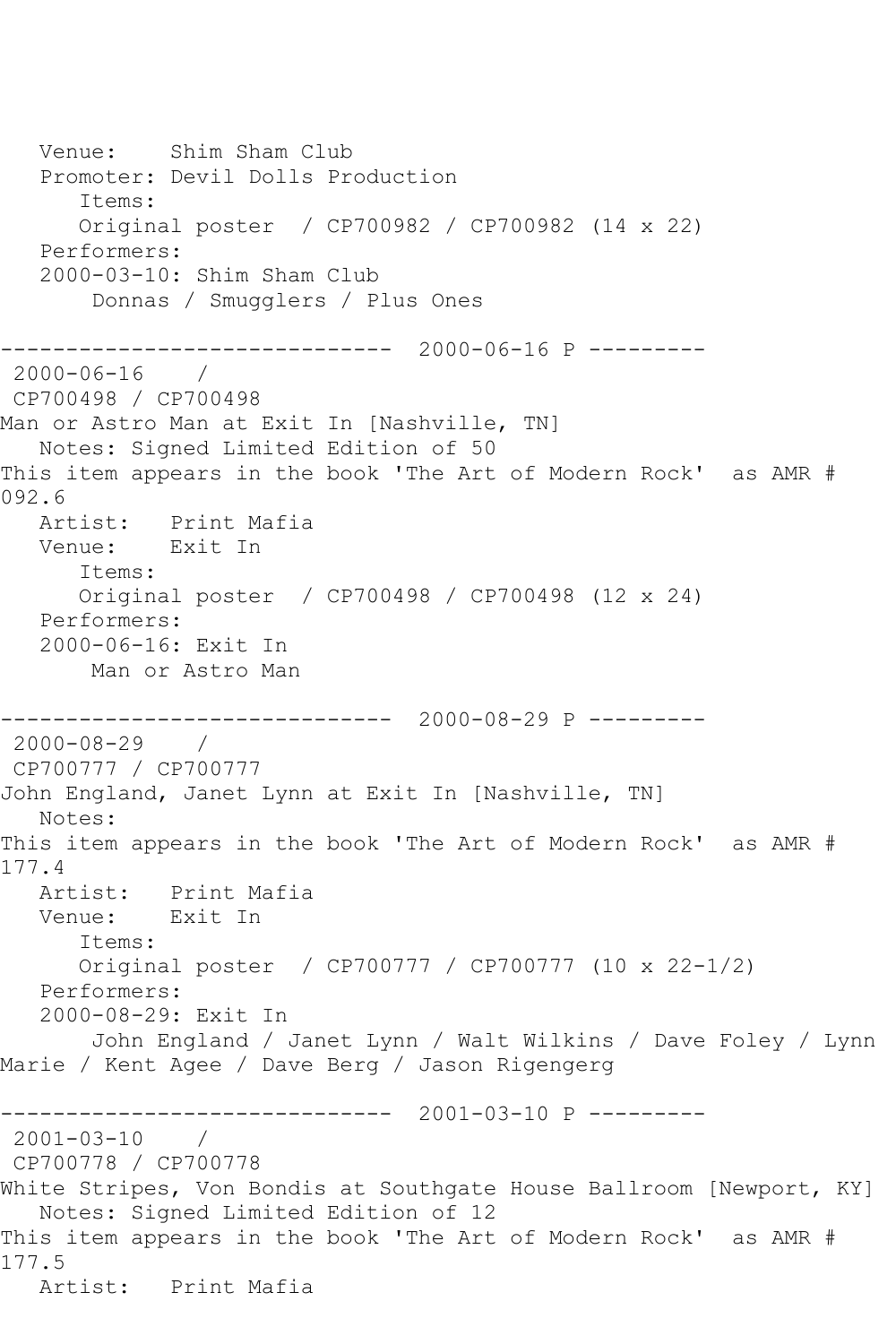Venue: Southgate House Ballroom Promoter: Thigmotrope Presents Items: Original poster / CP700778 / CP700778 (22 x 14) Performers: 2001-03-10: Southgate House Ballroom White Stripes / Von Bondis / Shams ------------------------------ 2001-08-07 P --------- 2001-08-07 / CP700767 / CP700767 Reverend Horton Heat, Frantic Flattops at Water Street Music Hall Notes: Signed Limited Edition of 20 This item appears in the book 'The Art of Modern Rock' as AMR # 175.2 Artist: Print Mafia Venue: Water Street Music Hall Items: Original poster / CP700767 / CP700767 (11 x 17) Performers: 2001-08-07: Water Street Music Hall Reverend Horton Heat / Frantic Flattops ------------------------------ 2001-11-23 P --------- 2001-11-23 / CP700765 / CP700765 Strokes at Performance Hall [Nashville, TN] Notes: Signed Limited Edition of 50 This item appears in the book 'The Art of Modern Rock' as AMR # 174.4 Artist: Print Mafia Venue: Performance Hall Promoter: Great Big Shows Items: Original poster / CP700765 / CP700765 (9 x 19-1/2) Performers: 2001-11-23: Performance Hall Strokes ------------------------------ 2001-12-07 P --------- 2001-12-07 / CP700774 / CP700774 White Devils, Priests at Club [Tampa, FL] Notes: Signed Limited Edition of 25 This item appears in the book 'The Art of Modern Rock' as AMR # 177 Artist: Print Mafia<br>Venue: Club Venue: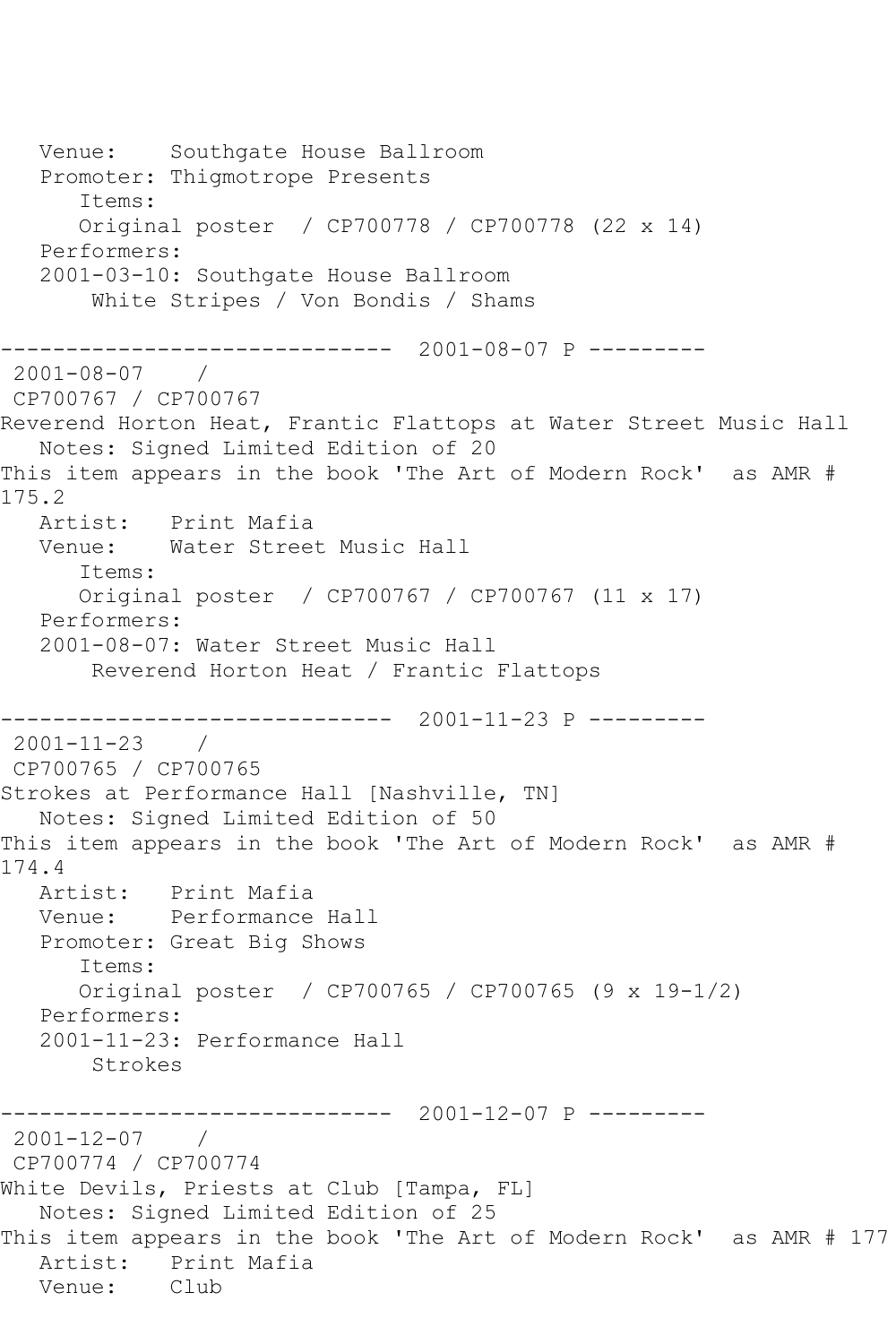Items: Original poster / CP700774 / CP700774 (9 x 19-1/2) Performers: 2001-12-07: Club White Devils / Priests ------------------------------ 2002-03-12 P --------- 2002-03-12 / CP700771 / CP700771 Dragons, Demons at End Notes: Signed Limited Edition of 40 This item appears in the book 'The Art of Modern Rock' as AMR # 176.4 Artist: Print Mafia Venue: End Items: Original poster / CP700771 / CP700771 (9 x 19-1/2) Performers: 2002-03-12: End Dragons / Demons ------------------------------ 2002-03-13 P --------- 2002-03-13 / CP700766 / CP700766 Sugarcult, Slack at End Notes: Signed Limited Edition of 40 This item appears in the book 'The Art of Modern Rock' as AMR # 175 Artist: Print Mafia<br>Venue: End Venue: Items: Original poster / CP700766 / CP700766 (9 x 19-1/2) Performers: 2002-03-13: End Sugarcult / Slack ------------------------------ 2002-03-26 P --------- 2002-03-26 / CP700762 / CP700762 Jesus is the Answer, Wesley Willis at End Notes: Limited Edition of 40 This item appears in the book 'The Art of Modern Rock' as AMR # 174 Artist: Print Mafia Venue: End Items: Original poster / CP700762 / CP700762 (9 x 24) Performers: 2002-03-26: End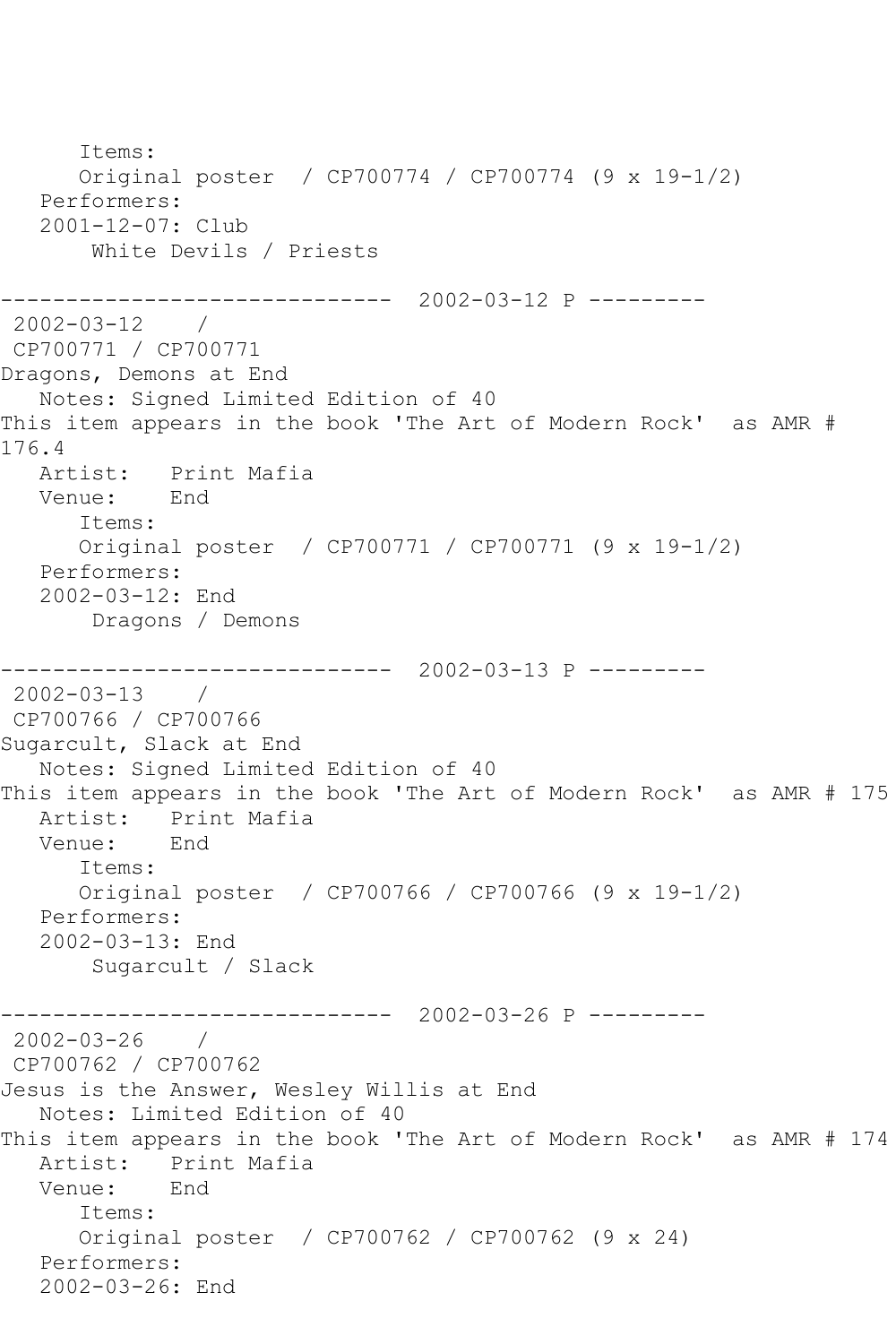Jesus is the Answer / Wesley Willis / Shazam ------------------------------ 2002-04-20 P --------- 2002-04-20 / CP700776 / CP700776 Guided By Voices, Bloodthirsty Lovers at Exit In [Nashville, TN] Notes: Signed Limited Edition of 40 This item appears in the book 'The Art of Modern Rock' as AMR # 177.3 Artist: Print Mafia Venue: Exit In Items: Original poster / CP700776 / CP700776 (9 x 20-1/2) Performers: 2002-04-20: Exit In Guided By Voices / Bloodthirsty Lovers ------------------------------ 2002-06-09 P --------- 2002-06-09 / CP700915 / CP700915 Gossip, Chromatics at End Notes: Limited Edition of 40 This item appears in the book 'The Art of Modern Rock' as AMR # 266.3<br>: Artist Print Mafia<br>End Venue: Items: Original poster / CP700915 / CP700915 (9 x 20) Performers: 2002-06-09: End Gossip / Chromatics ------------------------------ 2002-08-01 P ---------  $2002 - 08 - 01$ CP700769 / CP700769 Promise Ring at Southgate House Notes: Signed Limited Edition of 40 This item appears in the book 'The Art of Modern Rock' as AMR # 176.2<br>: Artist Print Mafia Venue: Southgate House Items: Original poster / CP700769 / CP700769 (9 x 19-1/2) Performers: 2002-08-01: Southgate House Promise Ring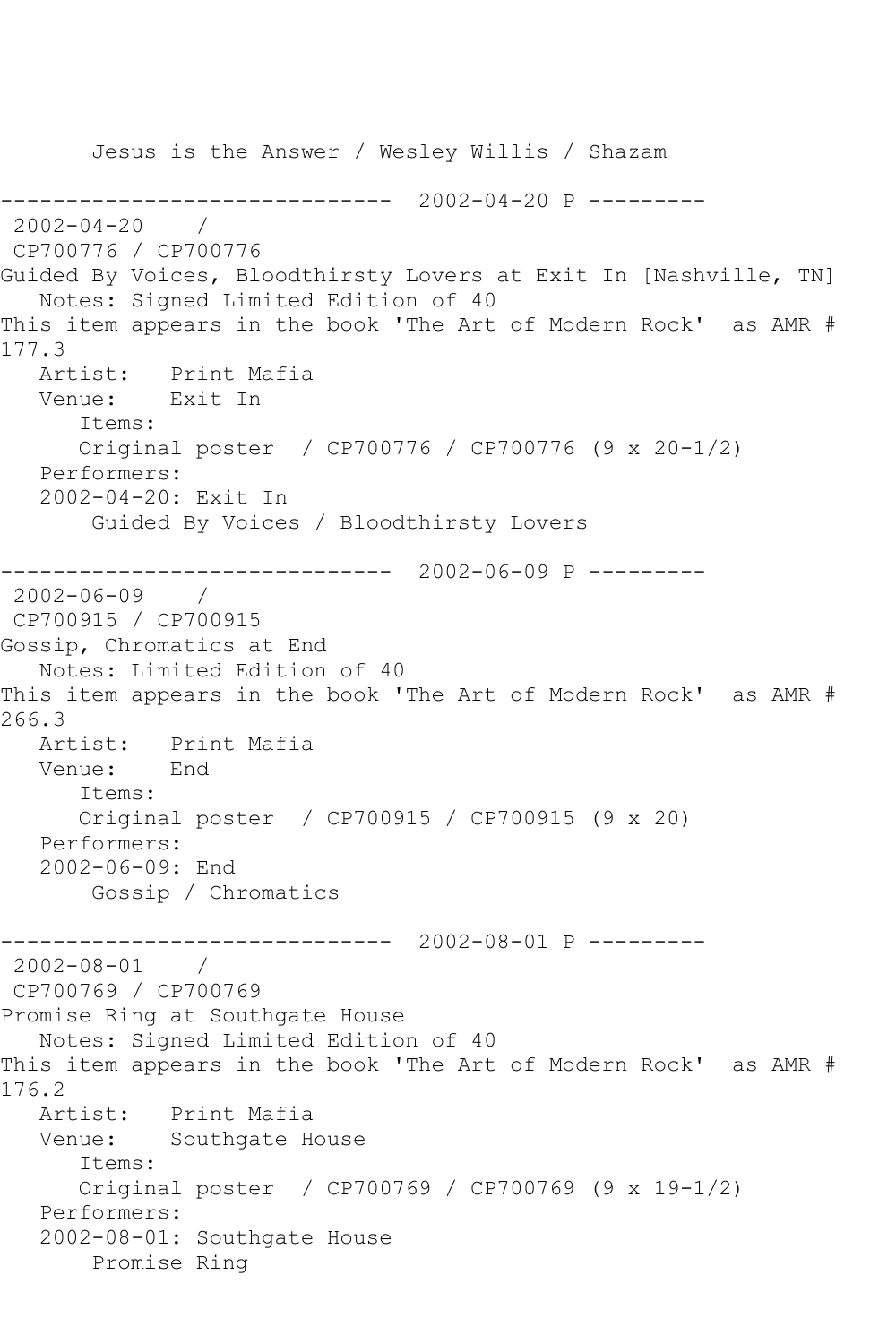------------------------------ 2002-10-31 P --------- 2002-10-31 / CP700764 / CP700764 American Plague, Invocation at Old City Java Notes: Signed Limited Edition of 25 This item appears in the book 'The Art of Modern Rock' as AMR # 174.2<br>Artist: Print Mafia Venue: Old City Java Items: Original poster / CP700764 / CP700764 (9 x 19-1/2) Performers: 2002-10-31: Old City Java American Plague / Invocation / Halloween ------------------------------ 2003-01-27 P --------- 2003-01-27 / CP700770 / CP700770 Most Precious Blood, Promise at Muse Notes: Signed Limited Edition of 40 This item appears in the book 'The Art of Modern Rock' as AMR # 176.3 Artist: Print Mafia Venue: Muse Items: Original poster / CP700770 / CP700770 (9 x 20) Performers: 2003-01-27: Muse Most Precious Blood / Promise / Sworn Enemy / X Traitor X / Paid in Blood / Instilled ------------------------------ 2003-02-07 P --------- 2003-02-07 / CP700763 / CP700763 Candy Snatchers at Shim Sham Club Notes: This item appears in the book 'The Art of Modern Rock' as AMR # 174.2 Artist: Print Mafia<br>Venue: Shim Sham C Shim Sham Club Items: Original poster / CP700763 / CP700763 (9 x 19-1/2) Performers: 2003-02-07: Shim Sham Club Candy Snatchers

------------------------------ 2003-04-28 P ---------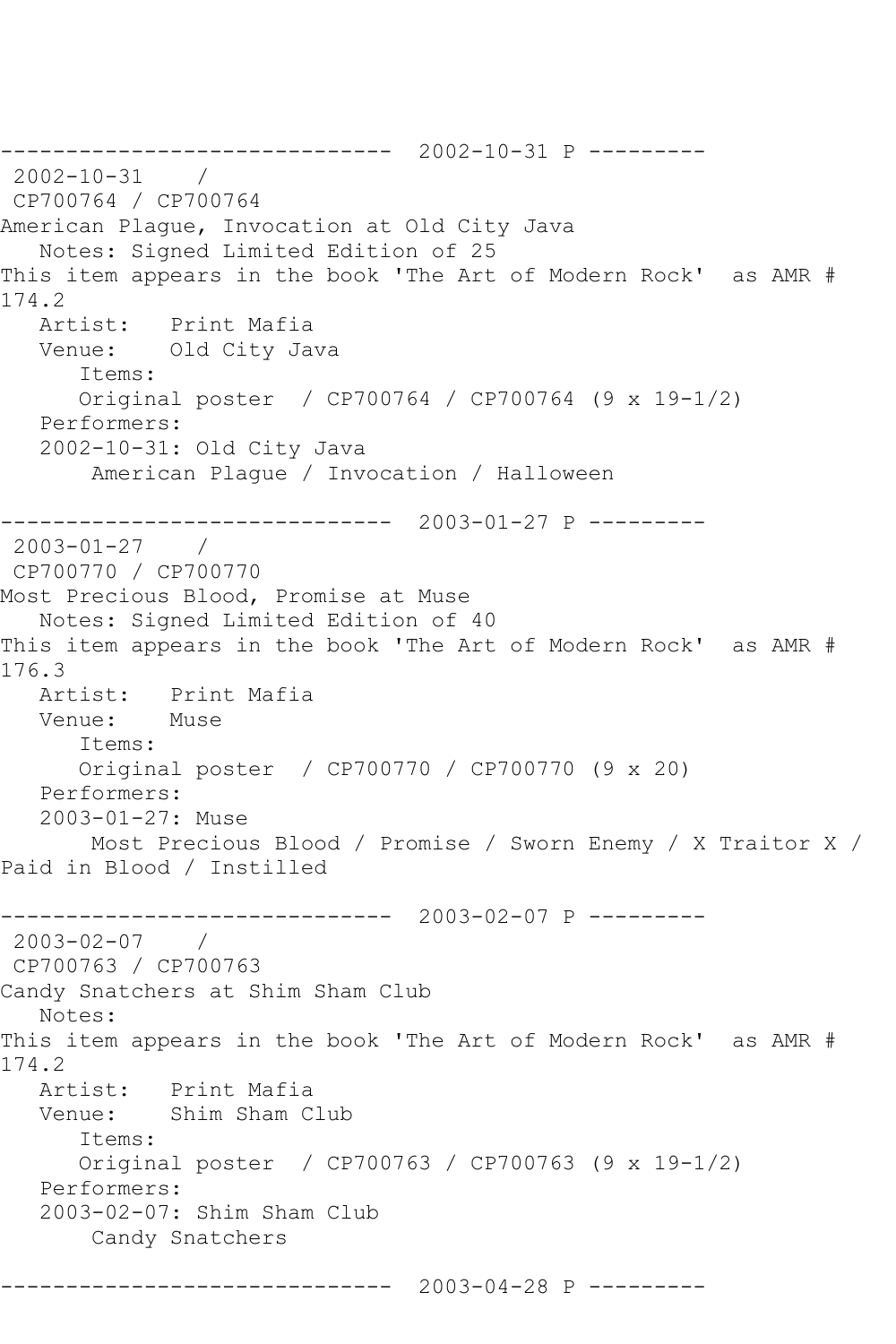```
2003-04-28 / 
CP700497 / CP700497
Cramps, Gore Gore Girls at Shim Sham
   Notes: Signed Limited Edition of 35
This item appears in the book 'The Art of Modern Rock' as AMR # 
092.5
   Artist: Print Mafia
   Venue: Shim Sham
       Items:
      Original poster / CP700497 / CP700497 (9 x 21)
   Performers:
   2003-04-28: Shim Sham
        Cramps / Gore Gore Girls / Rock City Morgue
           ------------------------------ 2003-04-30 P ---------
2003-04-30 / 
CP700493 / CP700493
Wall Flowers at Exit In [Nashville, TN]
   Notes: Signed Limited Edition of 40
This item appears in the book 'The Art of Modern Rock' as AMR # 092
   Artist: Print Mafia
   Venue: Exit In
      Items:
      Original poster / CP700493 / CP700493 (9 x 19)
   Performers:
   2003-04-30: Exit In
       Wall Flowers
                ------------------------------ 2003-06-07 P ---------
2003-06-07 / 
CP700768 / CP700768
Melt Banana, Dutchies at End
   Notes: Signed Limited Edition of 40
This item appears in the book 'The Art of Modern Rock' as AMR # 176
   Artist: Print Mafia
   Venue: End
       Items:
      Original poster / CP700768 / CP700768 (4 x 19-1/2)
   Performers:
   2003-06-07: End
       Melt Banana / Dutchies
                  ------------------------------ 2003-06-27 P ---------
2003-06-27 / 
CP700775 / CP700775
Mentors, Torg at Connections [Philadelphia, PA]
   Notes:
```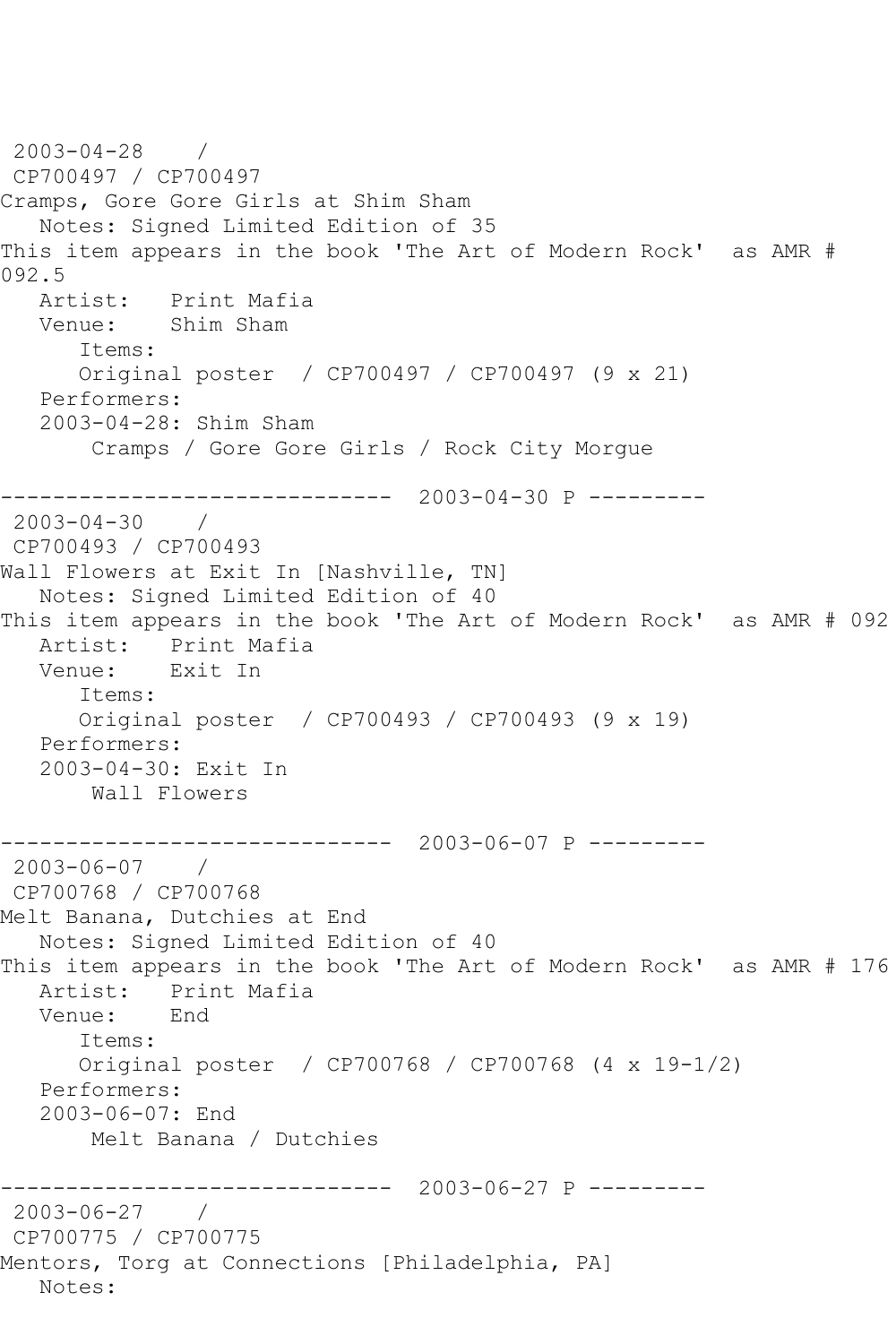This item appears in the book 'The Art of Modern Rock' as AMR # 177.2 Artist: Print Mafia Venue: Connections Items: Original poster / CP700775 / CP700775 (9 x 20) Performers: 2003-06-27: Connections Mentors / Torg / Ugly Friend / George is Dead ------------------------------ 2003-07-23 P --------- 2003-07-23 / CP700495 / CP700495 Body Count, Ice T at Starlight Music Club Notes: Signed Limited Edition of 40 This item appears in the book 'The Art of Modern Rock' as AMR # 092.3 Artist: Print Mafia Venue: Starlight Music Club Items: Original poster / CP700495 / CP700495 (9 x 24) Performers: 2003-07-23: Starlight Music Club Body Count / Ice T / Anybody Killa / Esham the Boogieman ------------------------------ 2003-10-07 P --------- 2003-10-07 / CP700496 / CP700496 Pretty Girls Make Graves, Cobra High at End Notes: Signed Limited Edition of 40 This item appears in the book 'The Art of Modern Rock' as AMR # 092.4 Artist: Print Mafia<br>Venue: End Venue: Items: Original poster / CP700496 / CP700496 (9 x 19-1/2) Performers: 2003-10-07: End Pretty Girls Make Graves / Cobra High / S Process ------------------------------ 2004-02-27 P --------- 2004-02-27 / CP701586 / CP701586 AFI, Thursday at Rocketown Notes: This item appears in the book 'The Art of Modern Rock' as AMR # 485.5